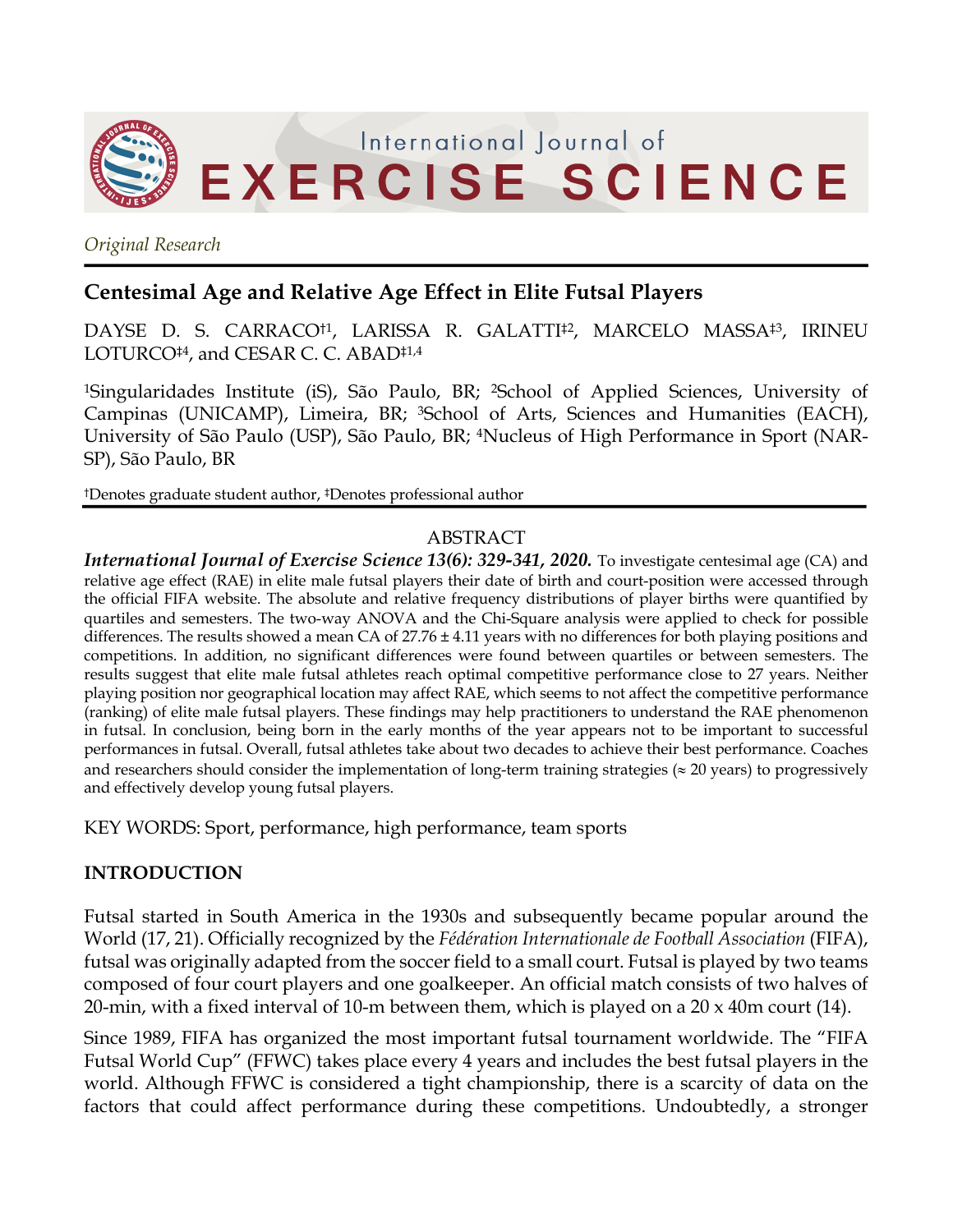understanding of these factors may help managers, coaches and researchers to develop more effective training programs and make more assertive decisions.

In this regard, the age that athletes achieve their peak performance could provide relevant information about the time needed to prepare a high-performance futsal athlete. For example, Allen and Hopkins (1) revealed that the age at which the best international athletes achieve their best performances varies from 20 to 27 years in strength-power sports and from 20 to 39 years in endurance sports. Although the authors reported important information about the ages that these athletes achieve their optimal performances, they found insufficient evidence regarding team sports. Thus, the age at which male futsal elite players achieve their best performances remains unknown. Accordingly, the centesimal age (CA) may be more appropriate than nearly age to explain the chronological effects related to successful performances, as this refers to every single day of the athletes' life. For instance, if an athlete was born in January 1st and another in December 31<sup>st</sup> of the same year, despite of the same (year) age, the first one would be eleven months and thirty days older than the second one. Therefore, they probably present some physical and technical characteristics able to impact performance at different extents. As such, CA seems to be more adequate than the "total age" to discriminate between athletes grouped in similar age-categories.

Besides CA, birthdate frequency distribution can also affect futsal performance. The relative age effect (RAE), for example, is a current phenomenon observed in several team sport athletes such as ice hockey, basketball, and American football (4, 5, 37). Conceptually, RAE is related to the inequality found across birthdate distributions when players have similar chronological ages and, despite having distinct biological ages, are grouped in the same age-category. Hence, athletes who are born in the first quartiles of a given year will probably mature faster and, as a consequence, will be more prone to perform better in their specific sport-tasks than players born in the last two quarters of the year (7, 23). Indeed, previous studies have shown that many successful male team sport athletes concentrate their birth dates in the first months of the ageyear (in contrast to female team sports athletes) (2). Despite RAE is usually reported in RAE lower age-category athletes (41), several authors suggest that RAE remains in adult-elite professional players (20, 27, 28).

Such as several sports organizations, FIFA also uses a window of 2-years (24 months) to separate athletes into age-categories. Although this strategy is well-intentioned to equalize the competitive level and reduce differences between opponents, at the same time, it brings some disadvantages for those born at the end of the year. For instance, as athletes who were born at the beginning of the selection year (e.g., January) may be relatively older (up to 720 days) and probably mature firstly (3, 35), it is expected that they also present greater body size (e.g., muscle mass) and better physical fitness than their peers who were born later, at the end of the year (e.g., December) (7, 40). As a result, these athletes normally receive more attention, play longer, compete against better opponents, are involved in competitions with higher demands, increase their motivation, and are more likely to be selected by coaches (40).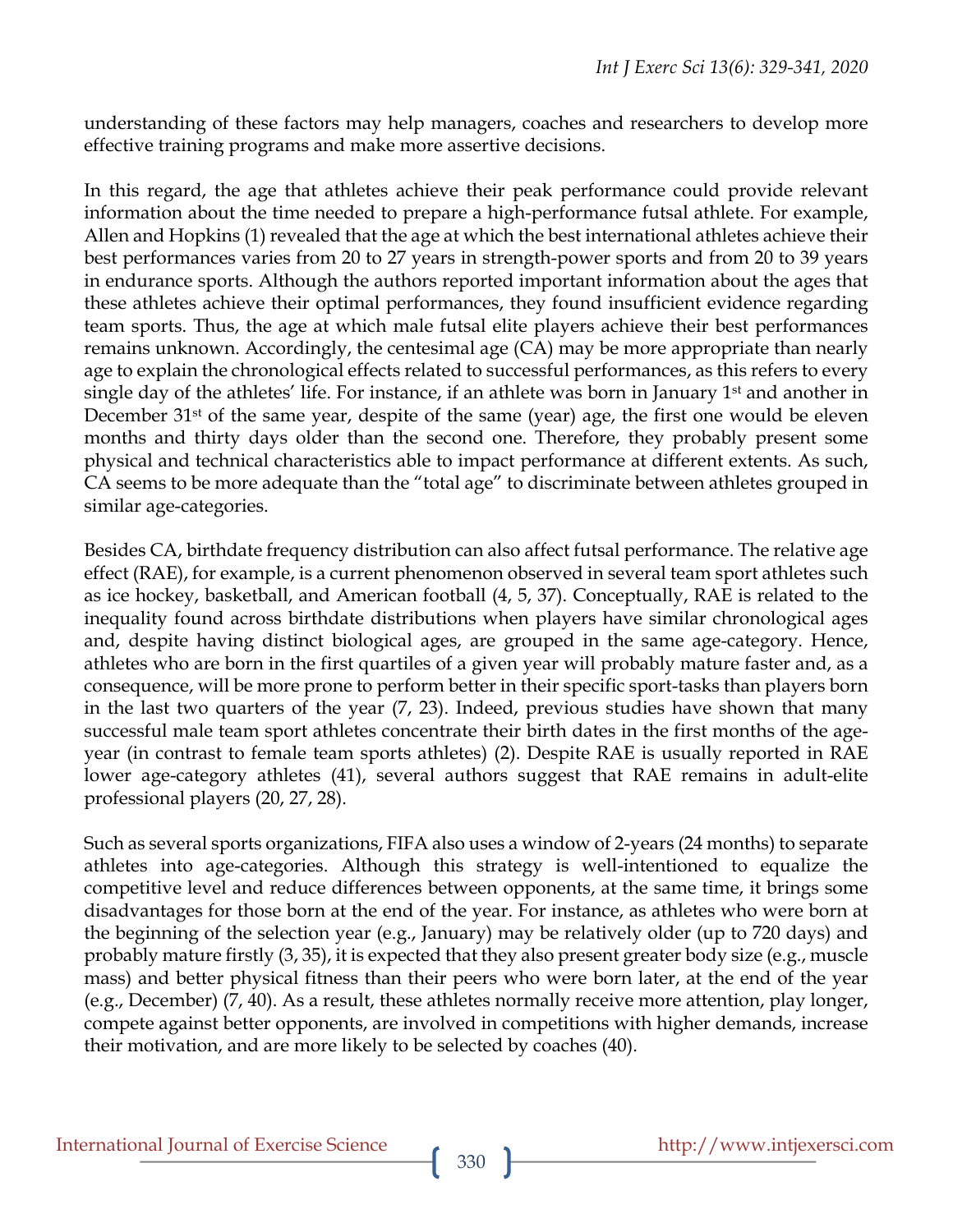Based on the importance and scarcity of CA and RAE values in elite male futsal-athletes the purpose of the study was to investigate the CA and birth month frequency distribution of elite male futsal players. We hypothesized that RAE would exist in elite male futsal players, varying according to playing position, geographical location and final ranking position.

### **METHODS**

#### *Participants*

This work is a retrospective and descriptive study with a cross-sectional design. This research was carried out fully in accordance to the ethical standards of the International Journal of Exercise Science (31). Since there are no data about women futsal athletes on the FIFA website, the present study was performed only with male futsal players who participated of the last three FIFA Futsal World Cups (2008, 2012 and 2016) and were registered in the official website of FIFA. No inclusion or exclusion criteria were adopted.

#### *Protocol*

The personal IDs of the players were replaced with a code to ensure anonymity and confidentiality. Data were evaluated blindly by two independent pairs of experienced observers. In case of discrepancy between the two analyses, the data were reviewed by an experienced third-party appraiser. The countries, game positions, final rankings, continental federations, and birth dates of the athletes who competed in the last three FIFA Futsal World Cups (2008, 2012 and 2016) were collected from open access websites:

- 1. http://www.fifa.com/mm/document/tournament/competition/87/58/94/ffwc\_2008 \_squadlists.pdf
- 2. http://www.fifadata.com/document/ffwc/2012/pdf/ffwc\_2012\_squadlists.pdf
- 3. http://www.fifadata.com/document/ffwc/2016/pdf/ffwc\_2016\_squadlists.pdf

The month and year of birth of each player were recorded. The CA were obtained by subtracting the date of birth and the starting day of the respective FFWC.

To obtain the CA, the following equations were used: E1 =  $[ (DDFFWC - 1) + 30.3 * (MMCMFF - 1) ] \div 365$  (1) E2 =  $[ (DDDB - 1) + 30.3 * (MMDB - 1) ] \div 365$  (2) Then, if E1> E2, the CA was calculated by the following equation:  $CA = E1 - E2 + YYYYFFWC + YYYYDB (3)$ 

Otherwise, if E1 <E2, the following equation was used:  $CA = 1 - E2 + E1 + YYYYFFWC + YYYYDB - 1$  (4)

E1 = equation 1; E2 = equation 2; DD = day, MM = month,  $YYYY = year$ ; FFWC = date of beginning of the FIFA Futsal World Cup; DB = date of birth of the athletes; CA = centesimal age (16).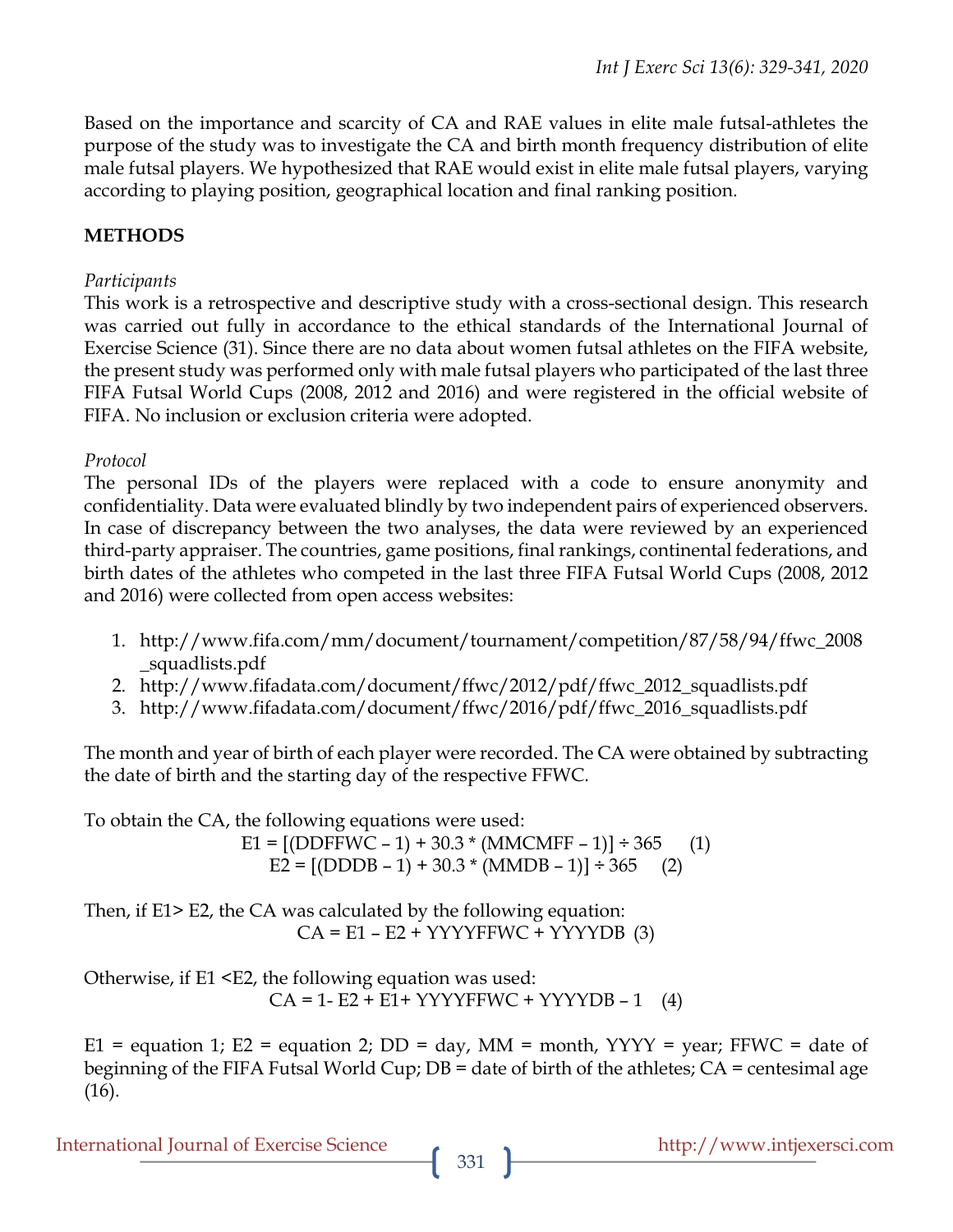#### *Statistical Analysis*

The distributions of the date of birth were accounted by month (January to December), quartiles [Q1, Q2, Q3 and Q4], and semesters (S1 and S2). Subsequently, the distributions of absolute (N) and relative (%) birth dates were described. Two-way ANOVA was applied to test differences between CA by court-positions (e.g., goalkeeper, defender, forward, midfielder, wing and pivot) and competition year (e.g., 2008, 2012, and 2016). A Tukey's post-hoc test was applied when necessary. To compare the distributions of the birth date by month, quarter, and semester, the Chi-square analysis was used. A significance level of 5% was adopted for all analyses (*p* <0.05).

### **RESULTS**

The average CA of the 950 players in the last three editions of the FIFA Futsal World Cup was  $27.76 \pm 4.11$  years. The CA of futsal players grouped by game position in each championship is described in Table 1. No differences were found between game positions (e.g., goalkeeper, defender, forward, midfielder, wing and pivot) or between the different editions of the competitions (e.g., 2008, 2012 and 2016).

The monthly, quarterly, and semesterly distributions are described in Tables 2, 3, and 4, respectively. There were no significant differences in the frequency distribution of the birth month of athletes. The quarterly and semesterly distributions of the athletes´ birthdates grouped by continents (i.e. Continental Federation) are described in Table 5 and 6, respectively), whereas the quarterly and semesterly distributions grouped by ranking are described in Table 7 and 8, respectively). Overall, the results suggest that neither geographical location nor final ranking affect RAE of elite male international futsal players.

|    | 2008     |       |        |           | 2012     |                          |        |                   | 2016 |       |       |            | TOTAL |       |     |            |
|----|----------|-------|--------|-----------|----------|--------------------------|--------|-------------------|------|-------|-------|------------|-------|-------|-----|------------|
|    | N        | Mean  |        | <b>SD</b> | N        | Mean                     |        | <b>SD</b>         | N    | Mean  |       | <b>SD</b>  | N     | Mean  |     | SD         |
| Gk | 51       | 28.84 | $\pm$  | 4.93      | 61       | 29.26                    | $\pm$  | 4.27              | 58   | 30.36 | $\pm$ | 4.49       | 170   | 29.49 | $+$ | 4.56       |
| Df | 71       | 26.90 | $+$    | 3.81      | 81       | 27.90                    | $+$    | 4.50              | 87   | 29.00 |       | $\pm$ 3.76 | 239   | 27.93 | $+$ | 4.02       |
| Fw | 89       | 26.74 | $+$    | 4.30      | 113      | 27.31                    | $+$    | 4.26              | 61   | 27.85 | $\pm$ | 3.72       | 263   | 27.30 | $+$ | 4.09       |
| Mf | 68       | 27.10 | $\pm$  | 4.56      | 80       | 26.46                    | 土      | 4.01              | 31   | 26.16 | $\pm$ | 3.89       | 179   | 26.57 | $+$ | 4.15       |
| W  | $\Omega$ | $-$   | ÷      | $-$       | $\Omega$ | $\overline{\phantom{m}}$ | +      | $\qquad \qquad -$ | 63   | 27.67 |       | $\pm$ 3.72 | 63    | 27.67 |     | $\pm$ 3.72 |
| P  | $\Omega$ | $-$   | ÷      | $-$       | $\Omega$ | $\overline{\phantom{a}}$ | +      | $\qquad \qquad -$ | 36   | 27.62 |       | $\pm$ 4.10 | 36    | 27.62 | $+$ | 4.10       |
|    | 279      | 27.39 | $^{+}$ | 4.40      | 335      | 27.73                    | $^{+}$ | 4.26              | 336  | 28.11 | $+$   | 3.95       | 950   | 27.76 | $+$ | 4.11       |

**Table 2.** The monthly distributions of the date of birth of the FIFA Futsal players.

*Note.* Data presented as mean ± standard deviation (SD); Gk = Goalkeeper; Df = Defender; Fw = Forward; Mf = Midfielder;  $W = Wing$ ;  $P = Pivot$ ;  $T = TOTAL$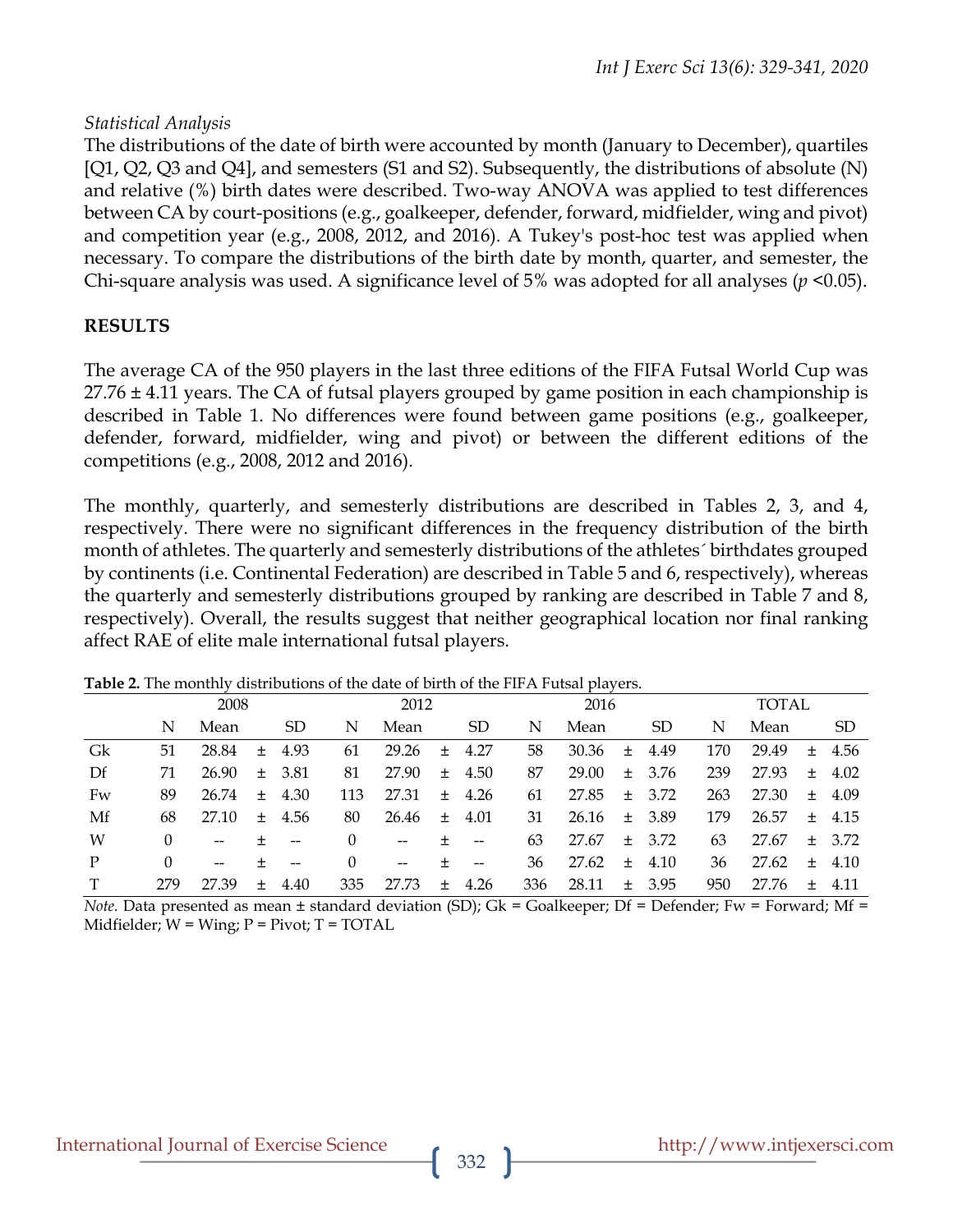|              | <br>$\alpha$ <sup>1</sup><br><u>the dute of phate of the FIFTE diodi phayers</u> |       |      |      |      |       |       |      |       |      |      |       |       |            |                  |
|--------------|----------------------------------------------------------------------------------|-------|------|------|------|-------|-------|------|-------|------|------|-------|-------|------------|------------------|
|              |                                                                                  | lan   | Feb  | Mar  | Apr  | May   | Jun   | Jul  | Aug   | Sep  | Oct  | Nov   | Dec   | $X^2$      | $\boldsymbol{v}$ |
| 2008         | Ν                                                                                | 30    | 23   | 22   | 18   | 31    | 21    | 19   | 26    | 18   | 26   | 18    | 27    | 10.42 0.49 |                  |
|              | $\%$                                                                             | 10.75 | 8.24 | 7.89 | 6.45 | 11.11 | 7.53  | 6.81 | 9.32  | 6.45 | 9.32 | 6.45  | 9.68  |            |                  |
| 2012         | N                                                                                | 20    | 27   | 26   | 26   | 29    | 36    | 28   | 24    | 24   | 29   | 30    | 36    |            |                  |
|              | $\%$                                                                             | 5.97  | 8.06 | 7.76 | 7.76 | 8.66  | 10.75 | 8.36 | 7.16  | 7.16 | 8.66 | 8.96  | 10.75 | 8.56       | 0.66             |
| 2016         | N                                                                                | 23    | 27   | 31   | 31   | 29    | 23    | 28   | 36    | 21   | 26   | 34    | 27    |            | 0.71             |
|              | $\%$                                                                             | 6.85  | 8.04 | 9.23 | 9.23 | 8.63  | 6.85  | 8.33 | 10.71 | 6.25 | 7.74 | 10.12 | 8.04  | 8.00       |                  |
| <b>TOTAL</b> | N                                                                                | 73    | 77   | 79   | 75   | 89    | 80    | 75   | 86    | 63   | 81   | 82    | 90    |            |                  |
|              | $\%$                                                                             | 7.68  | 8.11 | 8.32 | 7.89 | 9.37  | 8.42  | 7.89 | 9.05  | 6.63 | 8.53 | 8.63  | 9.47  | 7.73       | 0.74             |

**Table 2.** The monthly distributions of the date of birth of the FIFA Futsal players.

**Table 3.** The distributions of date of birth by quartiles of FIFA Futsal players.

|              |      | Q1    | Q2    | Q3    | Q4    | $X^2$ |      |  |
|--------------|------|-------|-------|-------|-------|-------|------|--|
|              | Ν    | 75    | 70    | 63    | 71    | 1.07  | 0.78 |  |
| 2008         | $\%$ | 26.88 | 25.09 | 22.58 | 25.45 |       |      |  |
| 2012         | Ν    | 73    | 91    | 76    | 95    | 4.24  | 0.24 |  |
|              | $\%$ | 21.79 | 27.16 | 22.69 | 28.36 |       |      |  |
| 2016         | Ν    | 81    | 83    | 85    | 87    | 0.24  |      |  |
|              | $\%$ | 24.11 | 24.70 | 25.30 | 25.89 |       | 0.97 |  |
|              | N    | 229   | 244   | 224   | 253   |       | 0.52 |  |
| <b>TOTAL</b> | $\%$ | 24.11 | 25.68 | 23.58 | 26.63 | 2.26  |      |  |

|  | Table 4. The distributions of the date of birth per semester of the year of FIFA Futsal players. |
|--|--------------------------------------------------------------------------------------------------|
|--|--------------------------------------------------------------------------------------------------|

|              |      | S <sub>1</sub> | S <sub>2</sub> | $X^2$ |      |  |
|--------------|------|----------------|----------------|-------|------|--|
| 2008         | N    | 145            | 134            | 0.43  | 0.51 |  |
|              | $\%$ | 51.97          | 48.03          |       |      |  |
|              | N    | 164            | 171            |       | 0.70 |  |
| 2012         | $\%$ | 48.96          | 51.04          | 0.15  |      |  |
|              | N    | 164            | 172            |       |      |  |
| 2016         | $\%$ | 48.81          | 51.19          | 0.19  | 0.66 |  |
| <b>TOTAL</b> | N    | 473            | 477            | 0.02  | 0.90 |  |
|              | $\%$ | 49.79          | 50.21          |       |      |  |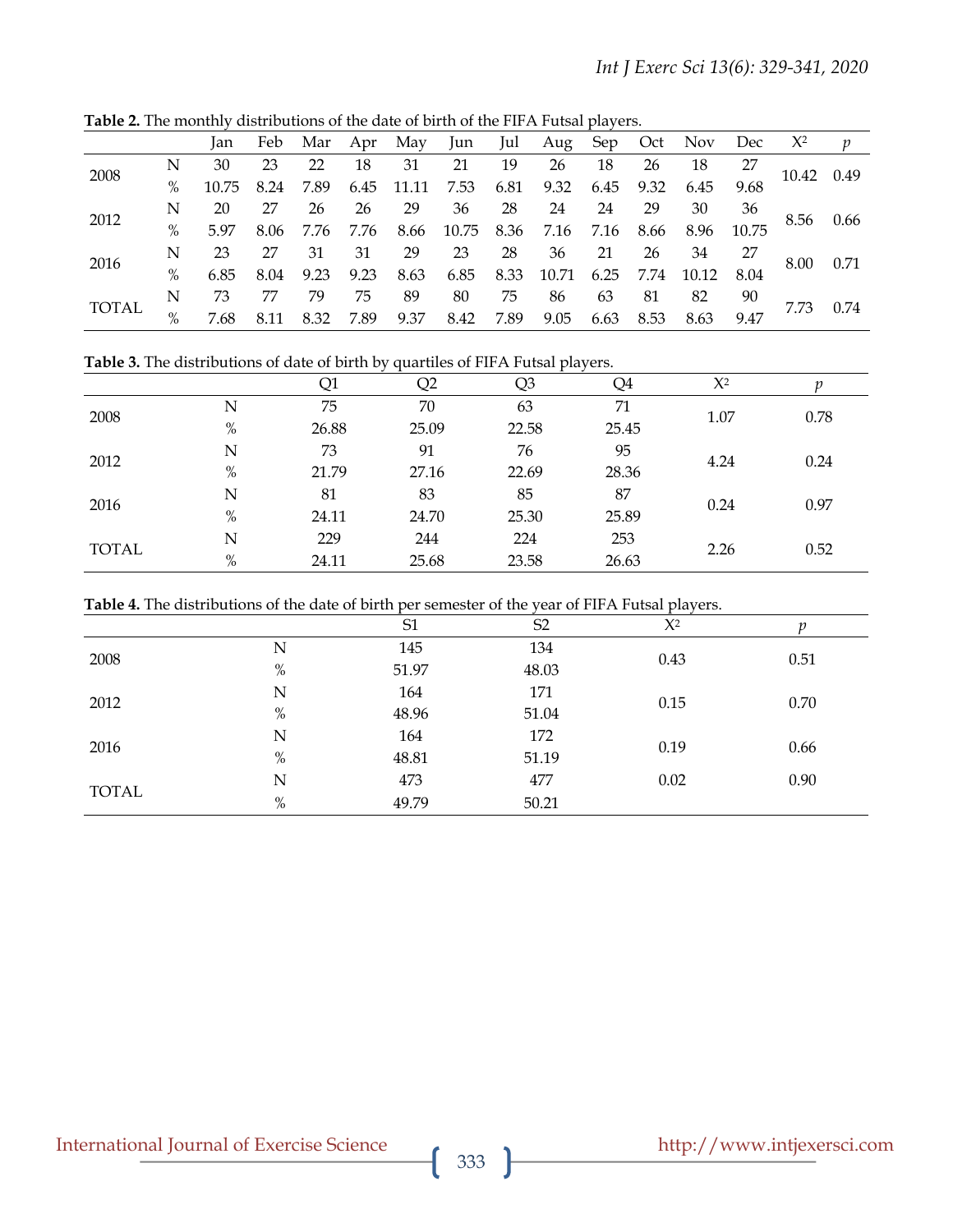| -----------     |      |       |       |                |       |       |      |  |
|-----------------|------|-------|-------|----------------|-------|-------|------|--|
|                 |      | Q1    | Q2    | Q <sub>3</sub> | Q4    | $X^2$ | n    |  |
|                 | N    | 60    | 66    | 47             | 64    |       | 0.30 |  |
| <b>AFC</b>      | $\%$ | 25.32 | 27.85 | 19.83          | 27.00 | 3.69  |      |  |
|                 | N    | 25    | 28    | 25             | 33    |       |      |  |
| <b>CAF</b>      | $\%$ | 22.52 | 25.23 | 22.52          | 29.73 | 1.54  | 0.67 |  |
|                 | N    | 41    | 29    | 33             | 37    |       |      |  |
| <b>CONCACAF</b> | $\%$ | 29.29 | 20.71 | 23.57          | 26.43 | 2.29  | 0.52 |  |
|                 | N    | 39    | 44    | 31             | 53    |       |      |  |
| <b>CONMEBOL</b> | $\%$ | 23.35 | 26.35 | 18.56          | 31.74 | 6.10  | 0.11 |  |
|                 | N    | 64    | 76    | 88             | 66    |       |      |  |
| <b>UEFA</b>     | $\%$ | 21.77 | 25.85 | 29.93          | 22.45 | 4.94  | 0.18 |  |
|                 | N    | 229   | 243   | 224            | 253   |       |      |  |
| <b>TOTAL</b>    | $\%$ | 24.13 | 25.61 | 23.60          | 26.66 | 2.22  | 0.53 |  |

**Table 5.** The distributions of the date of birth by quartiles of FIFA Futsal players grouped by Continental Federation.

*Note.* AFC = Asian Footbal Confederation; CAF = Confederation of African Football; CONCACAF = Confederation of North, Central American and Caribbean Association Football; CONMEBOL = South American Football Confederation; UEFA = Union of European Football Associations

**Table 6.** The distributions of the date of birth by semester of FIFA Futsal players grouped by Continental Federation.

|                 |      | S1    | S <sub>2</sub> | $X^2$ | p    |  |
|-----------------|------|-------|----------------|-------|------|--|
| <b>AFC</b>      | N    | 126   | 111            | 0.95  | 0.33 |  |
|                 | $\%$ | 53.16 | 46.84          |       |      |  |
| CAF             | N    | 53    | 58             | 0.23  | 0.64 |  |
|                 | $\%$ | 47.75 | 52.25          |       |      |  |
| <b>CONCACAF</b> | N    | 70    | 70             | 0.00  | 1.00 |  |
|                 | $\%$ | 50.00 | 50.00          |       |      |  |
| <b>CONMEBOL</b> | N    | 83    | 84             | 0.01  | 0.94 |  |
|                 | $\%$ | 49.70 | 50.30          |       |      |  |
| <b>UEFA</b>     | N    | 140   | 154            |       |      |  |
|                 | $\%$ | 47.62 | 52.38          | 0.67  | 0.41 |  |
|                 | N    | 472   | 477            | 0.03  | 0.87 |  |
| <b>TOTAL</b>    | $\%$ | 49.74 | 50.26          |       |      |  |

*Note.* AFC = Asian Footbal Confederation; CAF = Confederation of African Football; CONCACAF = Confederation of North, Central American and Caribbean Association Football; CONMEBOL = South American Football Confederation; UEFA = Union of European Football Associations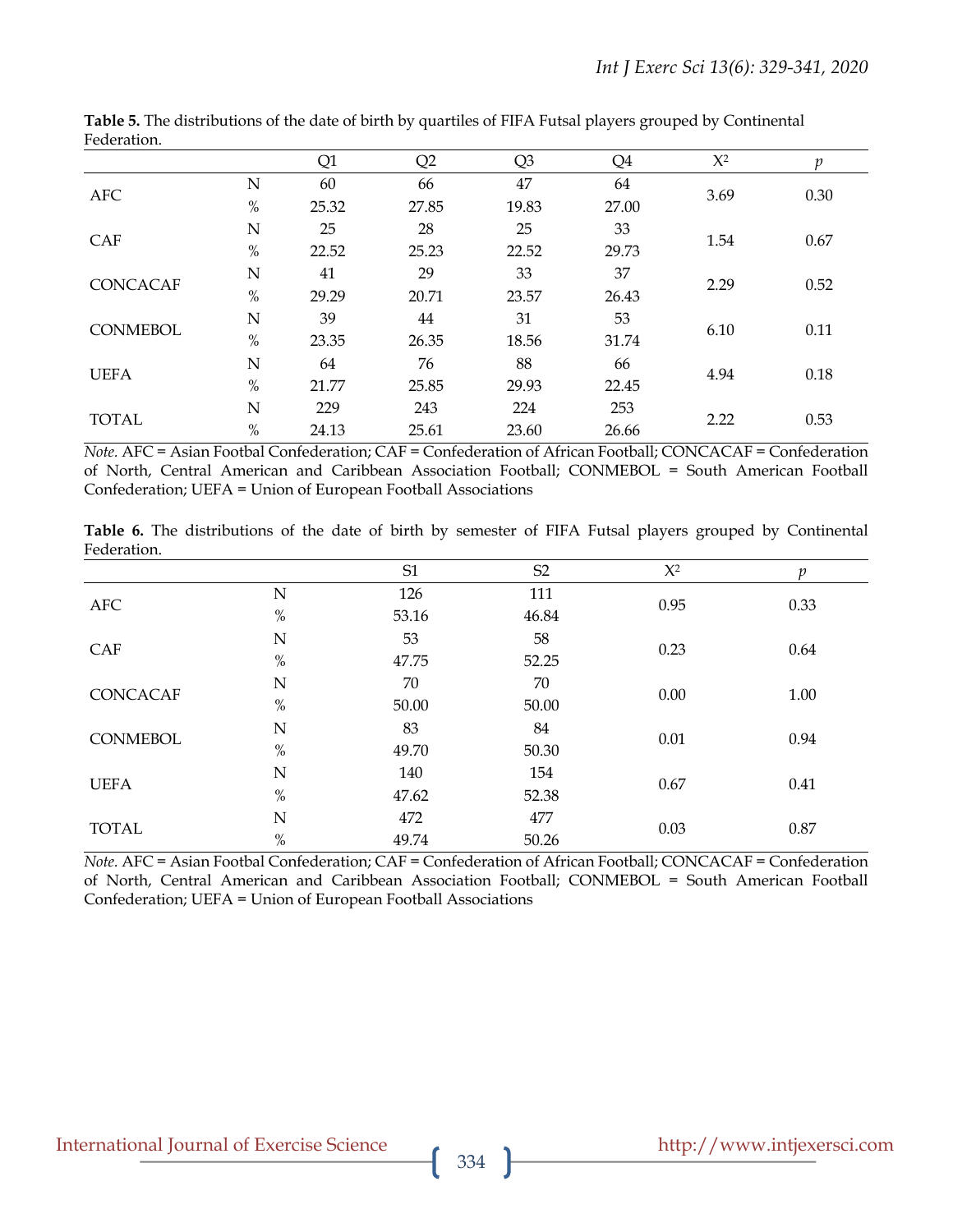|                  |      | Q1    | Q2    | Q <sub>3</sub> | Q4    | $X^2$ | $\boldsymbol{p}$ |  |
|------------------|------|-------|-------|----------------|-------|-------|------------------|--|
| $1st-4th$        | N    | 34    | 41    | 50             | 43    |       |                  |  |
|                  | $\%$ | 20.24 | 24.40 | 29.76          | 25.60 | 3.10  | 0.38             |  |
| $5th - 8th$      | N    | 44    | 42    | 43             | 39    | 0.33  | 0.95             |  |
|                  | $\%$ | 26.19 | 25.00 | 25.60          | 23.21 |       |                  |  |
| 9th -12th        | N    | 35    | 46    | 41             | 46    | 1.95  | 0.58             |  |
|                  | $\%$ | 20.83 | 27.38 | 24.40          | 27.38 |       |                  |  |
| $13th - 16th$    | N    | 37    | 47    | 31             | 50    | 5.64  | 0.13             |  |
|                  | $\%$ | 22.42 | 28.48 | 18.79          | 30.30 |       |                  |  |
| $17th - 20th$    | N    | 47    | 46    | 29             | 46    | 5.38  | 0.15             |  |
|                  | $\%$ | 27.98 | 27.38 | 17.26          | 27.38 |       |                  |  |
|                  | N    | 32    | 22    | 28             | 29    | 1.90  | 0.59             |  |
| $21$ st- $24$ th | $\%$ | 28.83 | 19.82 | 25.23          | 26.13 |       |                  |  |
| <b>TOTAL</b>     | N    | 229   | 244   | 222            | 253   | 2.51  | 0.47             |  |
|                  | $\%$ | 24.16 | 25.74 | 23.42          | 26.69 |       |                  |  |

**Table 7.** The distributions of the date of birth by quartiles of FIFA Futsal players grouped by final ranking.

**Table 8.** The distributions of the date of birth by semester of FIFA Futsal players grouped by final ranking.

|                  |             | S1    | S <sub>2</sub> | $\mathsf{X}^2$ | $\mathfrak{p}$ |  |
|------------------|-------------|-------|----------------|----------------|----------------|--|
| $1$ st_ $4$ th   | $\mathbf N$ | 75    | 93             | 1.93           | $0.16\,$       |  |
|                  | $\%$        | 44.64 | 55.36          |                |                |  |
| $5th - 8th$      | $\mathbf N$ | 86    | 82             | 0.10           |                |  |
|                  | $\%$        | 51.19 | 48.81          |                | 0.76           |  |
| 9th $-12$ th     | $\mathbf N$ | 81    | 87             | 0.21           | 0.64           |  |
|                  | $\%$        | 48.21 | 51.79          |                |                |  |
|                  | $\mathbf N$ | 84    | 81             | 0.05           | 0.82           |  |
| $13th-16th$      | $\%$        | 50.91 | 49.09          |                |                |  |
| $17th - 20th$    | $\mathbf N$ | 93    | 75             | 1.93           |                |  |
|                  | $\%$        | 55.36 | 44.64          |                | 0.16           |  |
|                  | $\mathbf N$ | 54    | 57             | 0.08           |                |  |
| $21$ st- $24$ th | $\%$        | 48.65 | 51.35          |                | 0.78           |  |
|                  | $\mathbf N$ | 473   | 475            |                |                |  |
| <b>TOTAL</b>     | $\%$        | 49.89 | 50.11          | 3.52           | 0.06           |  |

# **DISCUSSION**

The present study investigated only the CA and RAE of elite male futsal players who competed in the FIFA Futsal World Cup (FFWC). The last three editions of the FFWC were considered for accounting. To the best of our knowledge, there are no studies about the optimal age and relative age effect in international-level futsal athletes. Therefore, this is the first study on this topic. The most important finding is that, contrary to our hypothesis, there were no significant differences in the average age of the players of different game positions or in the frequency distribution of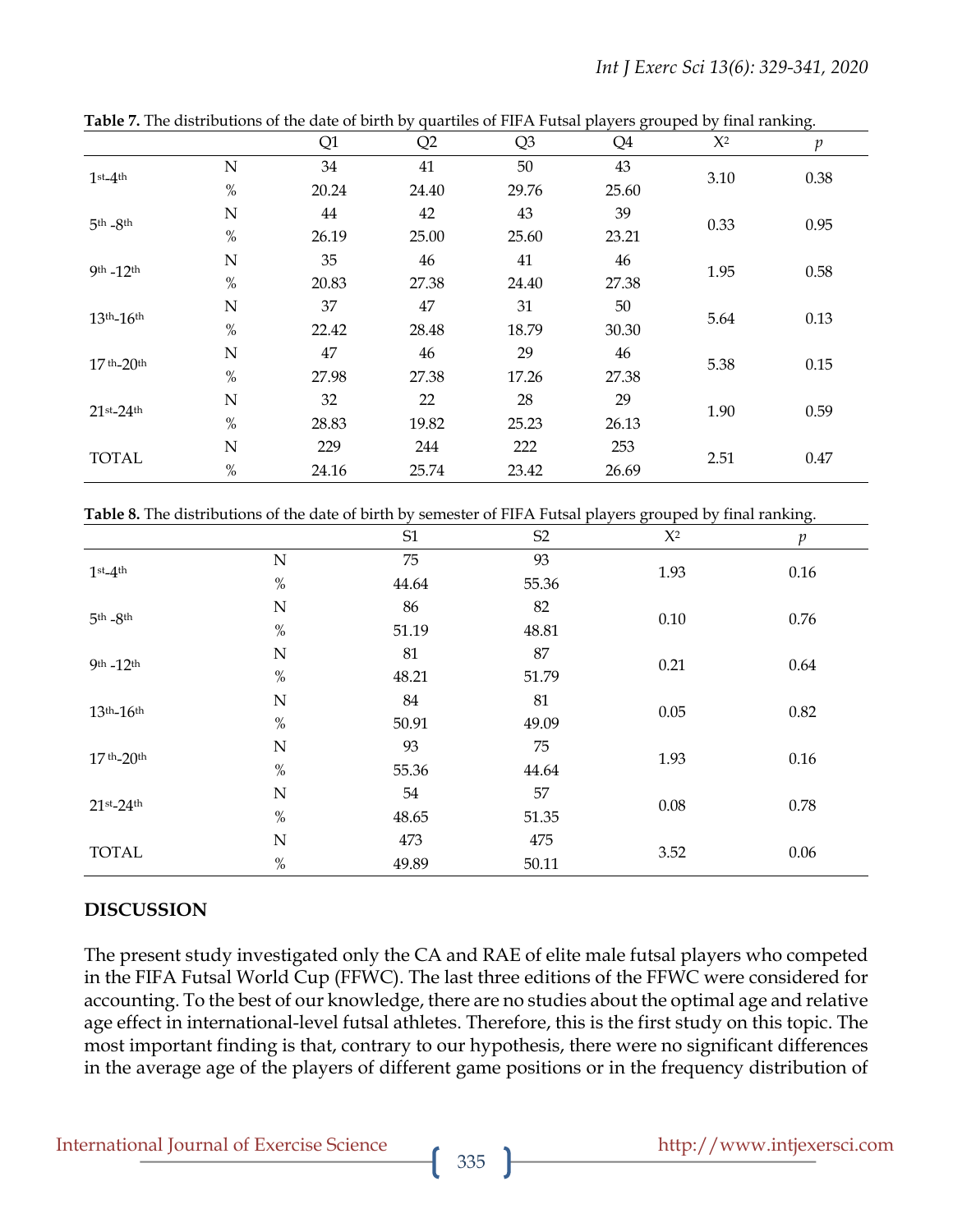the players' months of birth. In addition, neither geographical location nor final ranking affected RAE of elite male international futsal players.

It is important to highlight that, contrary to other sports (e.g. soccer and handball), unfortunately, at least until now, futsal has not been widely played by women. Of note, on the official FIFA website, there are no data regarding the organization or promotion of women futsal championships.

The lack of significant differences between the average age of futsal players suggests an ideal age at which they achieve optimal performance, regardless of the playing position. This age varied between 25 and 27 years of age and corroborates findings from previous studies (13). In other modalities, such as football, for example, there are commonly differences between game positions. Goalkeepers, for example, are frequently older than field players (8). Our findings suggest that the dynamics of futsal matches differ from other sports such as European handball and seem to require similar physical conditioning regardless of the position on the court. The results of Vicente-Vila and Lago-Peñas (39) reinforce our findings, as they identified greater ball possession efficiency, longer ball possession, and less defensive pressure when the goalkeeper participated as a regular field player during official matches.

The differences described in physical performance between U-20s and high-level futsal adults (30) also suggest that middle-aged futsal players ( $\approx$ 27 years old) are better than their younger counterparts. Therefore, as the futsal World Cup occurs every four years, it is possible that futsal players close to 18 years old are still very young and, thus, do not yet have the experience, physical ability, or cognitive behavior required to make better decisions during official matches (33). However, in the long term, the calling of young players needs to be considered, since greater experience in previous competitions could be an important factor for success in international-level competitions (22). Therefore, coaches must consider mixing older and younger athletes in the team. Furthermore, coaches should also consider the younger athletes within the team as potential "developmental players" (i.e., non-starters or athletes to participate in friendly matches and less important tournaments). Nonetheless, whereas this question remains opened, future studies are required to compare RAE among different ages and levels of competitions.

In this study, our findings contradict previous results describing RAE in young and adult Brazilian futsal players at regional and national levels (27). In fact, RAE can be expected in futsal because, normally, high-level futsal players present higher physiological performance (e.g*.*, higher ventilatory threshold velocities and maximal oxygen uptake, shorter sprint time, and better intermittent running ability) than low-level players (25, 34). Moreover, since some skills depend on maturational factors (9, 19), RAE could benefit early matured players more than later maturing individuals (24). Thus, it is reasonable to suppose that RAE could remain in elite adult futsal players. In contrast, as the FIFA Futsal rules (https://www.fifa.com) allow unlimited changes of players during the match, perhaps the physical advantages of more mature players could be suppressed by technical and tactical skills. Therefore, the belief that younger athletes will have more advantages compared to their peers may not be true. Likewise, the hypothesis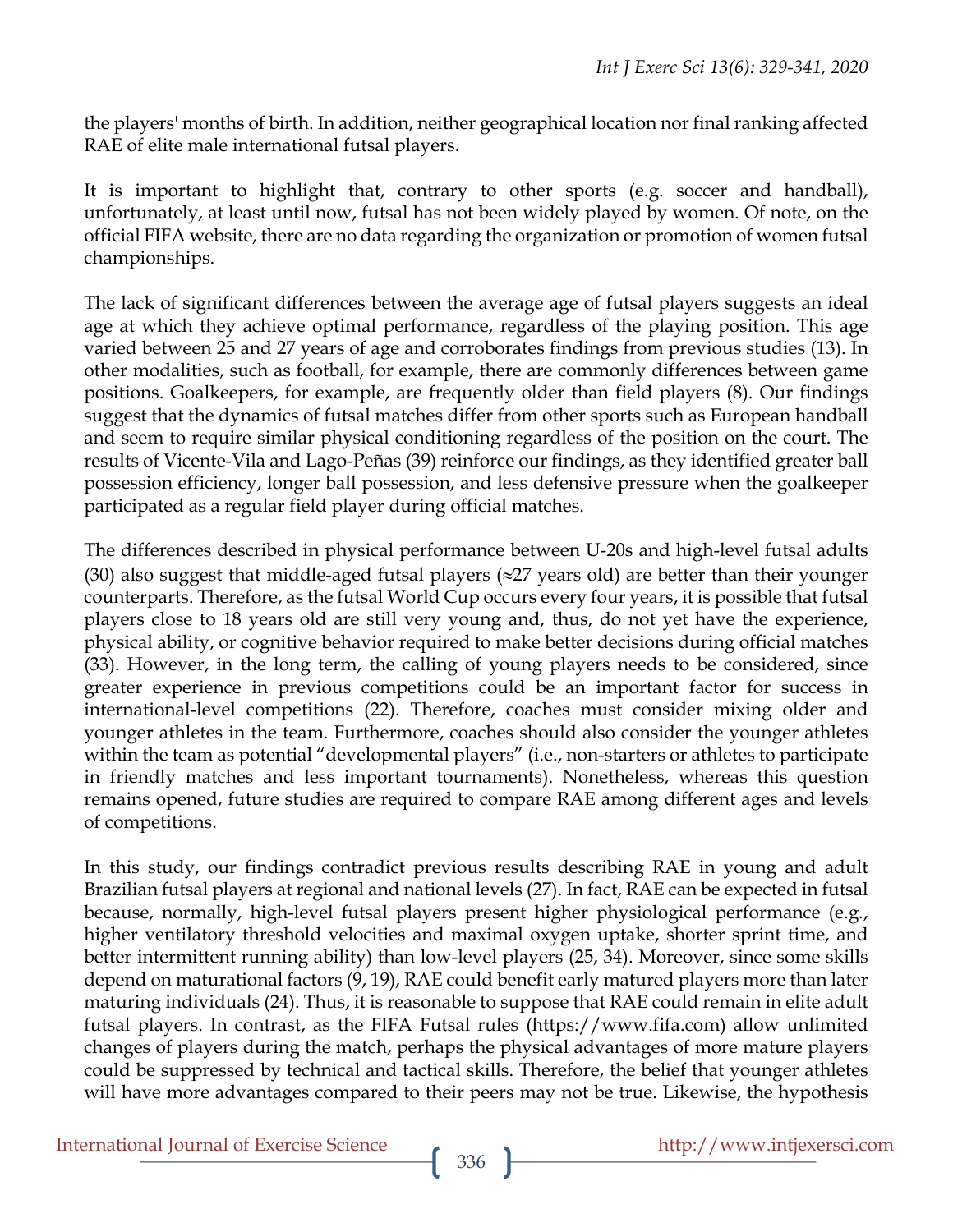that advantages during puberty could be maintained in adulthood also does not appear in elite male futsal players. It is important to notice in this study that a cross-sectional design was adopted, and the same players were not always considered in different editions of the FFWC. Thus, longitudinal studies with chronic follow-up may contribute to verifying whether RAE in young futsal players is maintained until adulthood.

As RAE relies on several physical, cognitive, emotional, geographic, and sociocultural factors (11, 37) understanding why RAE was not found in athletes who played in the FFWC is a difficult task. Nonetheless, some empirical hypotheses may explain the absence of RAE. Firstly, it is important to note that data on RAE of high-level futsal athletes from other European and American National Leagues are scarce. Thus, regarding this limitation, comparisons with studies that investigated RAE in athletes of other sports could help to understand the absence of RAE found in the present study. For example, sports such as field hockey, table tennis, dance, gymnastics, and volleyball also do not seem to be affected by RAE (32, 38). The authors explain the absence of RAE by the greater requirement of specific technical-motor proficiency of these modalities and less attention of the trainers to anthropometric and maturational factors to teach and train young athletes (32, 38). It is also important to note that some of the studies mentioned above were carried out in the Netherlands, which traditionally maintains sporting talent programs emphasizing technical quality and sport-specific motor skills more than physical abilities (38). Therefore, under these conditions, it seems that management of the Dutch modalities minimizes the chances of RAE. In this context, it is possible to suggest that the RAE phenomenon seems to be affected by sociocultural aspects and the sporting and political organization of each country.

Morales Junior et al (2017), for example, found RAE in the Brazilian Men's National League, but in the Women's National League not. This sex differences may occur since the lack of women futsal competitions in the youth ages (below U-13) since the most Brazilian girls start to play futsal tournaments only on adolescence. Thus, they are less exposed to processes of advanced talent selection, which tends to decrease the effect of inequality between who were born in different months within the same year. In contrast, the Brazilian boys may start to play official futsal competitions from U-7´s. These data reinforce the perspective that sport organization and youth sport competitions interfere in the prevalence of RAE (10). However, even with Brazil being the most successful National team of FIFA Futsal World Cup, it is possible that this phenomenon may be different in those countries that have other futsal organization system or a higher appreciation for female futsal practices. For this reason, several pedagogical and psychosocial aspects have been associated with RAE in previous studies, as stakeholders and coaches tend to favor talented youths from early ages, reinforcing the belief that these children are able to become an athlete, providing them with better training and competition opportunities, as well as reinforcing the self-confidence of the children and their desire to continue in practice (11, 18, 27).

It should be borne in mind that a possible hypothesis for the non-appearance of RAE in the FFWC may be the early migration of talented futsal players into soccer. In fact, in several countries, children start playing soccer and futsal concomitantly. Consequently, due to the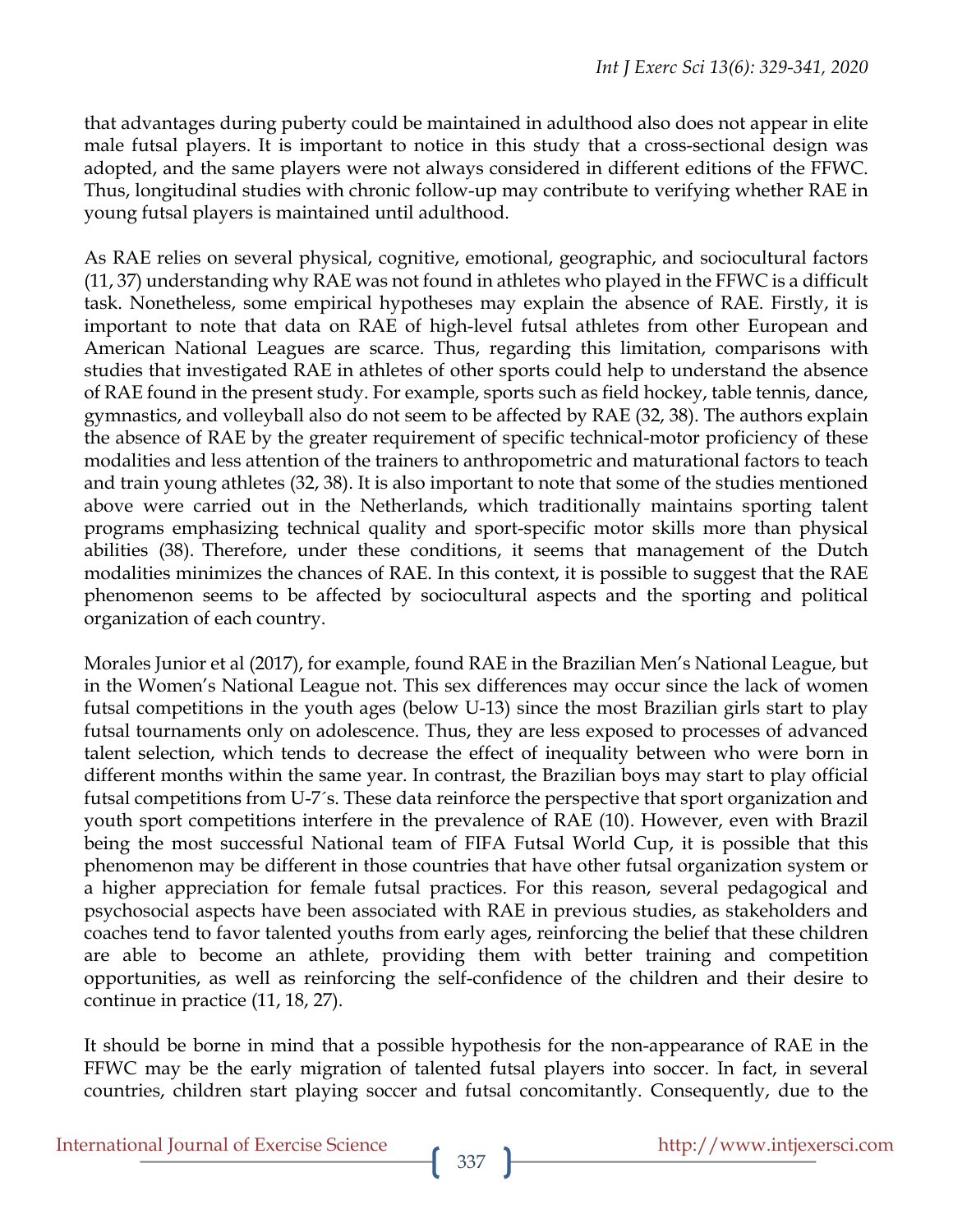greater popularity and better financial support for soccer, several of them give up futsal to play only soccer. Therefore, talented futsal players who were more precocious and could contribute to the existence of RAE in future adult futsal players would only appear in soccer, as already described in previous studies (12, 41). In contrast, it is possible that starting soccer players who were born in the last months of their age group (without RAE) and who received less attention, less instruction, and fewer opportunities (29, 36) or like futsal rather than soccer due to its dynamics would migrate to futsal that has less popularity with different professional prospects. Then, with less players in futsal than in soccer, they could have greater opportunities to reach success. Thus, this migration would be compatible with the distributions of birth dates of the age group, reducing the probability of RAE in adult futsal players, even in this sport, where the age of instruction can be very early (6). However, it is a speculative approach so as a qualitative study surrounding the reasons why some players choose futsal would validate these hypotheses. Then, future studies are necessary to elucidate this point.

Another aspect that affects RAE is the popularity of the sport. In fact, some authors argue that RAE may be more frequent in countries with a greater number of practitioners than in smaller countries (29). In Canada, for example, RAE was systematically observed for ice hockey, which represents the most popular activity in the country (4, 5), but no RAE has been observed for volleyball athletes (15). Similar results were found in professional sports in North America including basketball (NBA), gridiron football (NFL), baseball (MLB), and ice hockey (NHL) which are the most popular sports in the USA (37). For example, RAE has been found in young male basketball players (high popularity), but not in female players (low popularity) (2). The same can be seen in Brazil, where rugby (low popularity) has no RAE whereas soccer (higher popularity) has (26).

The main limitation of this study is its transversal design and the impossibility of marking the RAE according to the distribution of birthdates of the population of the different countries that participated in the FFWC. Thus, we suggest that longitudinal studies, with samples composed of futsal players of various ages, categories, competitive levels, and sex be conducted to better understand this phenomenon.

In conclusion, the ideal age for an elite futsal player to reach their peak performance seems to be close to 27 years, regardless of their playing position. Considering this, the pathway of a futsal male athlete to the FFWC could be around two decades, as it is not uncommon for a child to start at 5-8 years old. Furthermore, RAE did not occur in elite players who disputed the FFWC. Sports managers, coaches, and physical conditioners may consider RAE to be absent in elite futsal players, therefore they should not privilege more mature athletes in their processes of detection, selection, and promotion of talents. Being aware of this could be a multiple decade process.

# **REFERENCES**

1. Allen SV, Hopkins WG. Age of peak competitive performance of elite athletes: A systematic review. Sport Med 45(10): 1431-1441, 2015.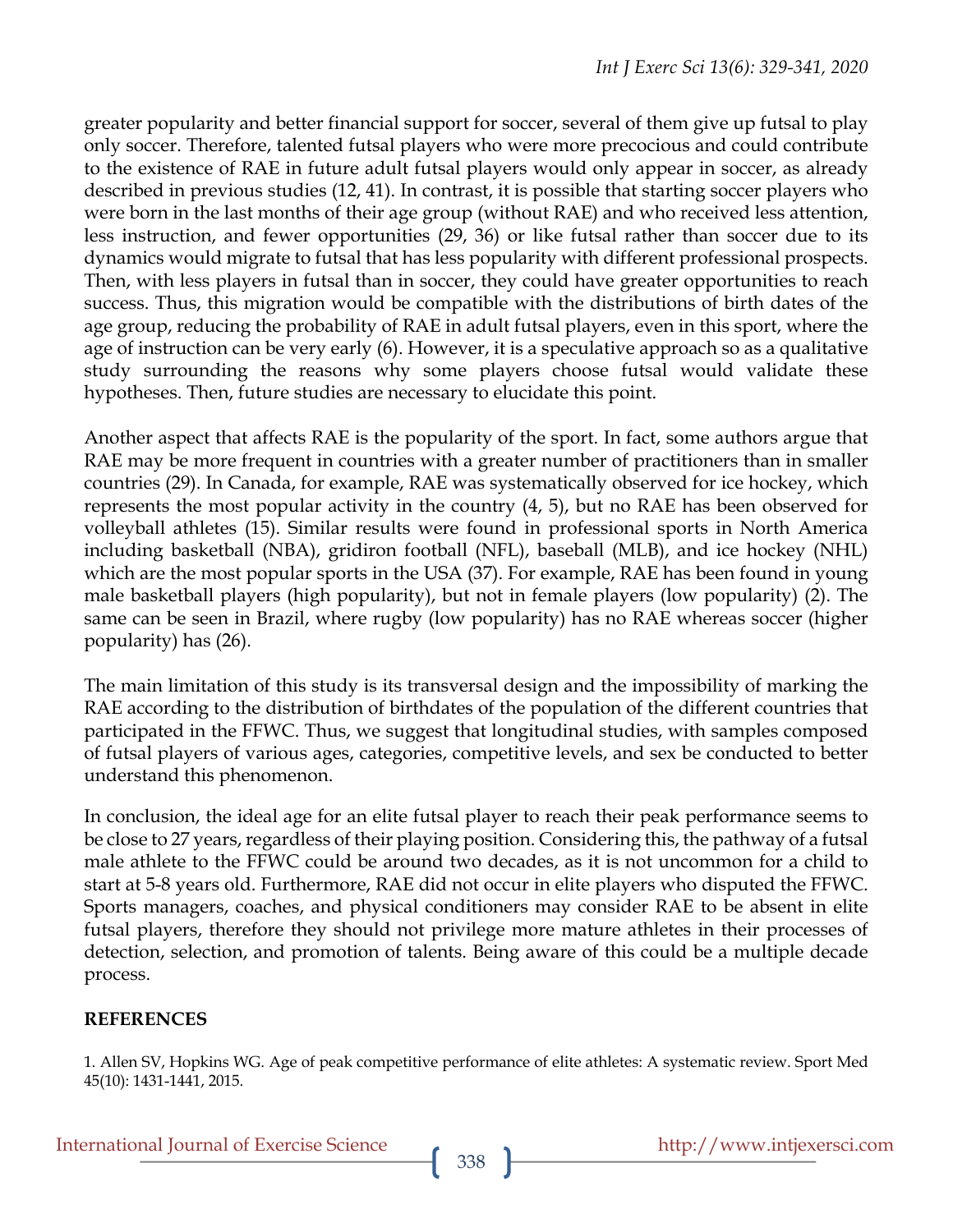2. Arrieta H, Torres-Unda J, Gil SM, Irazusta J. Relative age effect and performance in the U16, U18 and U20 European Basketball Championships. J Sports Sci 34(16): 1530-1534, 2015.

3. Baker J, Janning C, Wong H, Cobley S, Schorer J. Variations in relative age effects in individual sports: Skiing, figure skating and gymnastics. Eur J Sport Sci 14(Suppl 1): 1-8, 2012.

4. Barnsley R, Thompson G. Birthdate and success in minor hockey: The key to the NHL. Canad J Behav Sci 20(2): 167-176, 1988.

5. Barnsley R, Thompson G, Barnsley PE. Hockey success and birthdate: The relative age effect. CAHPER J Dance 51(1): 23-28, 1985.

6. Bettega OB, Prestes MF, Lopes CR, Galatti LR. Pedagogia do esporte: O jogo como balizador na iniciação ao futsal. Pensar Prát(Impr) 18(2): 487-501, 2015.

7. Bliss A, Brickley G. Effects of relative age on physical and physiological performance characteristics in youth soccer. J Sports Med Phys Fitness 51(4): 571-575, 2011.

8. Bloomfield J, Polman R, O'Donoghue P. Physical demands of different positions in FA Premier League soccer. J Sport Sci Med 6(1): 63-70, 2007.

9. Carvalho HM, Coelho-e-Silva MJ, Eisenmann JC, Malina RM. Aerobic fitness, maturation, and training experience in youth basketball. Int J Sports Physiol Perform 8(4): 428-434, 2013.

10. Cobley S, Abraham C, Baker J. Relative age effects on physical education attainment and school sport representation. Phys Educ Sport Pedagogy 13(3): 267-276, 2008.

11. Côté J, Macdonald DJ, Baker J, Abernethy B. When "where" is more important than "when": Birthplace and birthdate effects on the achievement of sporting expertise. J Sport Sci 24(10): 1065-1073, 2006.

12. Del Campo DGD, Pastor Vicedo JC, Gonzalez Villora S, Contreras Jordan OR. The relative age effect in youth soccer players from Spain. J Sport Sci Med 9(2): 190-198, 2010.

13. Dendir S. When do soccer players peak? A note. J Sport Analytics 2(2): 89-105, 2016.

14. FIFA Futsal Coaching Manual. (2013). Available online: https://resources.fifa.com/image/upload/futsalcoaching-manual.pdf?cloudid=s5yvzkdqyevndrtdcke4/ (accessed Dec 11, 2019).

15. Grondin S, Deshaies P, Nault L-P. Trimestre de naissance et participation au hockey et au volleyball. La Rev Québ L'activ Physique 2(1): 97-103, 1984.

16. Guedes DP. Practical manual for evaluation in physical education/Manual prático para avaliação em educação física. Editora Manole Ltda; 2006.

17. Hamid MS, Jaafar Z, Mohd Ali AS. Incidence and characteristics of injuries during the 2010 FELDA/FAM National Futsal League in Malaysia. PLoS One 9(4): e95158, 2014.

18. Hancock DJ, Adler AL, Côté J. A proposed theoretical model to explain relative age effects in sport. Eur J Sport Sci 13(6): 630-637, 2013.

19. Harrison CB, Kinugasa T, Gill N, Kilding AE. Aerobic fitness for young athletes: Combining game-based and high-intensity interval training. Int J Sports Med 36(11): 929-934, 2015.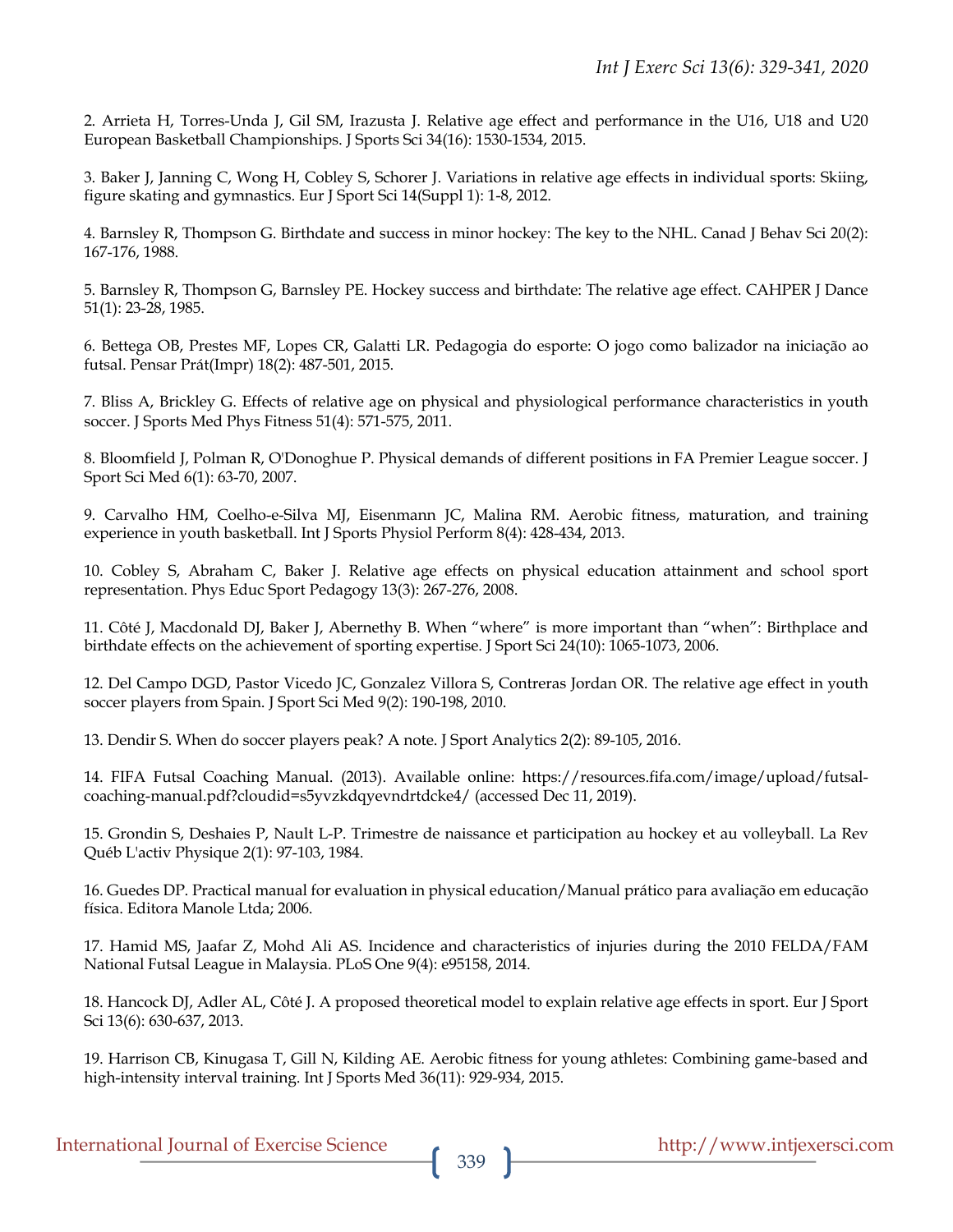20. Helsen WF, Baker J, Michiels S, Schorer J, Van winckel J, Williams AM. The relative age effect in European professional soccer: Did ten years of research make any difference? J Sport Sci 30(15): 1665-1671, 2012. 21. Junge A, Dvorak J. Injury risk of playing football in futsal world cups. Br J Sports Med 44(15): 1089-1092, 2010.

22. Kobal R, Barroso R, Abad CCC, Kitamura K, Carmo ECd, Pereira L, Nakamura FY, Loturco I. Previous participation in FIFA World-Cup: The key to success? Motriz: Rev Educ Física 22(2): 73-79, 2016.

23. Lemez S, Baker J, Horton S, Wattie N, Weir P. Examining the relationship between relative age, competition level, and dropout rates in male youth ice-hockey players. Scand J Med Sci Sports 24(6): 935-942, 2014.

24. Lovell R, Towlson C, Parkin G, Portas M, Vaeyens R, Cobley S. Soccer player characteristics in English lowerleague development programmes: The relationships between relative age, maturation, anthropometry and physical fitness. PLoS One 10(9): e0137238, 2015.

25. Makaje N, Ruangthai R, Arkarapanthu A, Yoopat P. Physiological demands and activity profiles during futsal match play according to competitive level. J Sports Med Phys Fitness 52(4): 366-374, 2012.

26. Massa M, Costa RA, Paciaroni R, Neiva JFO, Moreira A, Aoki MS. Efeito da idade relativa no rugby brasileiro. Rev Bras Ciência Mov 25(4): 68-74, 2017.

27. Morales Júnior VR, Alves IVG, Galatti LR, Marques RFR. The relative age effect on Brazilian elite futsal: Men and women scenarios. Motriz: Rev Educ Fis 23(3): 2017.

28. Mujika I, Vaeyens R, Matthys SPJ, Santisteban J, Goiriena J, Philippaerts R. The relative age effect in a professional football club setting. J Sport Sci 27(11): 1153-1158, 2009.

29. Musch J, Grondin S. Unequal competition as an impediment to personal development: A review of the relative age effect in sport. Develop Rev 21(2): 147-167, 2001.

30. Nakamura FY, Pereira LA, Cal Abad CC, Kobal R, Kitamura K, Roschel H, Rabelo F, Souza WA, Jr., Loturco I. Differences in physical performance between U-20 and senior top-level Brazilian futsal players. J Sports Med Phys Fitness 56(11): 1289-1297, 2016.

31. Navalta JW, Stone WJ, Lyons S. Ethical issues relating to scientific discovery in exercise science. Int J Exerc Sci 12(1): 1-8, 2019.

32. Okazaki FHA, Keller B, Fontana FE, Gallagher JD. The relative age effect among female Brazilian youth volleyball players. Res Q Exerc Sport 82(1): 135-139, 2011.

33. Olthof SB, Frencken WG, Lemmink KA. The older, the wider: On-field tactical behavior of elite-standard youth soccer players in small-sided games. Hum Mov Sci 41(1): 92-102, 2015.

34. Pedro RE, Milanez VF, Boullosa DA, Nakamura FY. Running speeds at ventilatory threshold and maximal oxygen consumption discriminate futsal competitive level. J Strength Cond Res 27(2): 514-518, 2013.

35. Romann M, Fuchslocher J. The need to consider relative age effects in women's talent development process. Percept Mot Skills 118(3): 651-662, 2014.

36. Sherar LB, Bruner MW, Munroe-Chandler KJ, Baxter-Jones AD. Relative age and fast tracking of elite major junior ice hockey players. Percept Mot Skills 104(3 Pt 1): 702-706, 2007.

37. Steingröver C, Wattie N, Baker J, Schorer J. Does relative age affect career length in North American professional sports? Sport Med Open 2(1): 18-18, 2016.